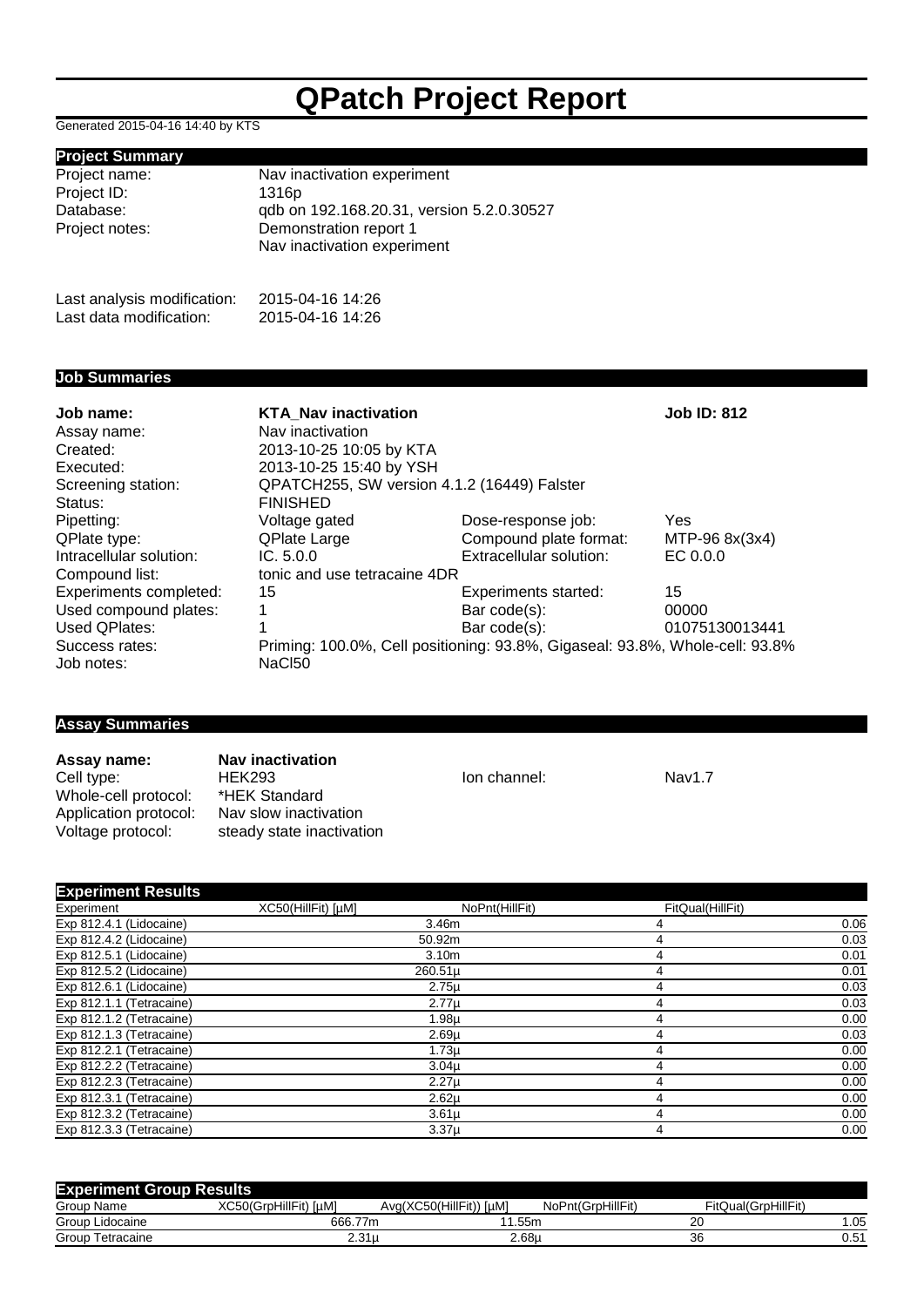### **Xt-plot, input: Sweep Time, Min(P2)/Min(P1)**







**Exp 812.5.2 (Lidocaine) Exp 812.6.1 (Lidocaine) Exp 812.1.1 (Tetracaine)**





**Exp 812.2.2 (Tetracaine) Exp 812.2.3 (Tetracaine) Exp 812.3.1 (Tetracaine)**







Sweep Time [ s]

1000

1200

1400

800















Lidocaine

Saline